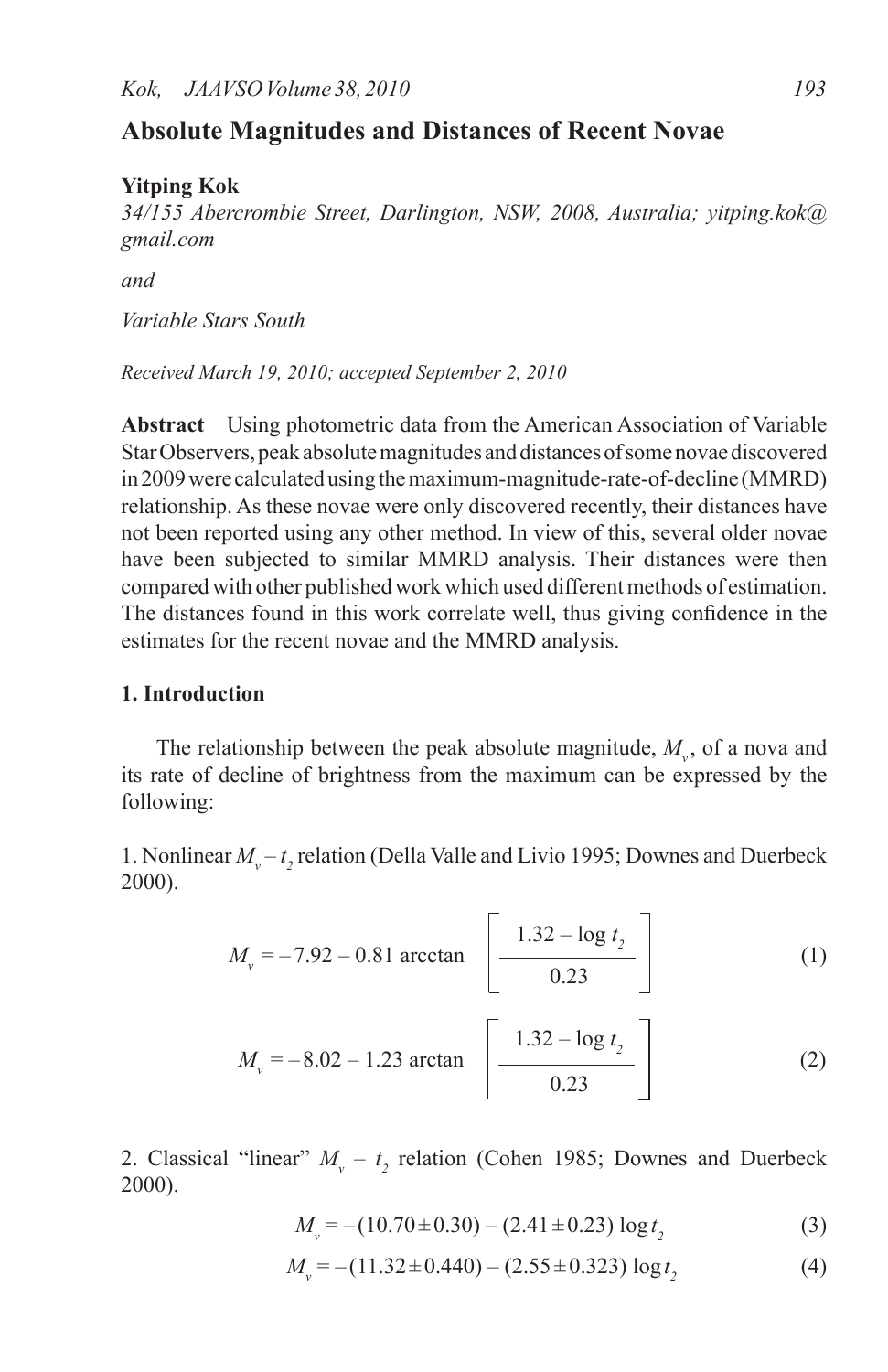3. Conditional "linear"  $M_v - t_2$  relation (Downes and Duerbeck 2000).

$$
M_v = \begin{cases}\n-(10.79 \pm 0.92) - (1.53 \pm 1.15) \log t_2, & \log t_2 < 1.2 \\
-(8.71 \pm 0.82) - (1.03 \pm 0.51) \log t_2, & \log t_2 \ge 1.2\n\end{cases}\n\tag{5}
$$

4. Classical "linear"  $M_v - t_3$  relation (Schmidt 1957; Downes and Duerbeck 2000).

$$
M_v = -11.75 - 2.5 \log t_3 \tag{6}
$$

$$
M_{v} = -(11.79 \pm 0.56) - (2.54 \pm 0.35) \log t_{3}
$$
 (7)

5. Conditional "linear"  $M_v - t_3$  relation (Downes and Duerbeck 2000).

$$
M_{v} = \begin{cases}\n-(11.26 \pm 0.84) - (1.58 \pm 0.78) \log t_{3} , \log t_{3} < 1.5 \\
-(8.13 \pm 1.26) - (0.56 \pm 0.68) \log t_{3} , \log t_{3} \ge 1.5\n\end{cases}
$$
\n(8)

where  $t_2$  and  $t_3$  are the time taken for the brightness of nova to decline by 2 and 3 magnitudes from its maximum, respectively. Both parameters can be extracted from the light curve of a nova. With absolute magnitude, the distance, *D* (in kiloparsec, kpc), of a nova can be found by using the following equation.

$$
D = 10^{0.2(mv - Mv + 5 - Av)} \tag{9}
$$

where  $m_{\nu}$  is the peak apparent magnitude of the nova and  $A_{\nu}$  is the interstellar extinction coefficient.

#### **2. Analysis flow and results**

At the time of writing there were five novae discovered in 2009: V5581 Sgr, V5582Sgr,V1213Cen,V5583Sgr, andV2672Oph.Observational data recorded at AAVSO for the first two novae were inadequate and hence were left out of this work. The remaining three novae were subjected to the following analysis flow to determine their peak absolute magnitude and distance. Three older novae, V351 Pup, V4633 Sgr, and V2467 Cyg, were used as references.

- 1. Collect data from AAVSO
- 2. Curve-fit data and extract light curve parameters
- 3. Calculate absolute magnitudes,  $M_{v}$
- 4. Refer or estimate extinction coefficients, *Av*
- 5. Calculate distances, *D*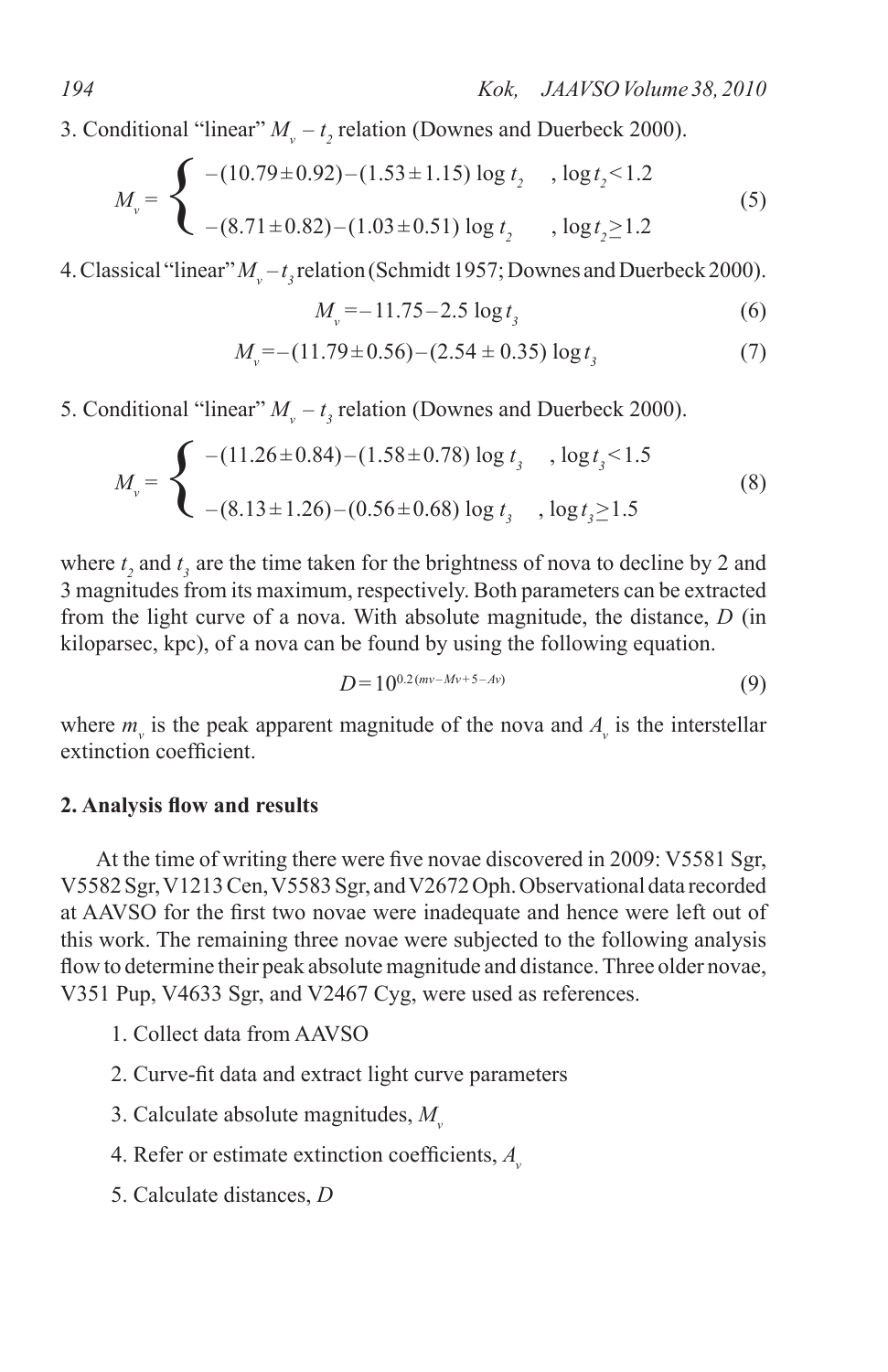#### 2.1. Curve-fit observational data

Raw data downloaded from AAVSO were minimally processed. Only "visual" and "V" type observations were considered. "Fainter-than" observations were not considered. All three novae are fast (Downes and Duerbeck 2000) and their light curves past maximum brightness fitted very well to an exponential function in this general form.

$$
m_v = P_1 - P_2 \exp(-P_3 t) \tag{10}
$$

where  $m<sub>v</sub>$  represents the observed brightness in magnitude and  $t$  is the time in Julian date. Parameters  $P_1$ ,  $P_2$ , and  $P_3$  are extracted from the data using non-linear least squares method. Figures 1 through 4 plot the function  $m_v$  with data of each of the 2009 novae and the old nova V4633 Sgr.

#### 2.2. Extract light curve parameters

Maximum brightness,  $m_0$ , and the time of maximum brightness,  $t_0$ , of each nova were read off from the light curve.The uncertainties of both parameters due to chart reading were noted down as well. Subsequently,  $t_2$  and  $t_3$  are determined from equation (10). Uncertainties of both parameters were also determined from equation (10) by means of error propagation and variance-covariance matrix obtained during the non-linear least square fitting. Table 1 lists the light curve parameters extracted for the three recent novae of interest and also for the three older novae. The parameters of the three older novae extracted in this analysis are comparable with numbers reported in other work, which are listed for comparison in Table 2.

# 2.3 Calculate peak absolute magnitude,  $M_{v}$

Peak absolute magnitudes for each nova were calculated using all equations from all the five  $M_v - t_n$  relations listed earlier. Subsequently a final error weighted mean value is calculated. The mean peak absolute magnitude of each nova is listed in Table 3. Values from other work are also listed as reference. The novae were also categorized according to their speed type (Downes and Duerbeck 2000).

## 2.4. Calculate distance of nova, *D*

Before the distances of the novae can be calculated, the interstellar extinction coefficient has to be determined. The interstellar extinction coefficient, *Av* , can be determined from photometric measurement of the reddening effect of the nova and calculating it from the following equation.

$$
A_v = 3.1E(B-V) \tag{11}
$$

Unlike the light curve data,  $E(B-V)$  is not readily available from AAVSO or any other sources because the value is specific to that region of the sky where the nova of interest is found. Fortunately there are researchers who have created an interstellar extinction model or map of the whole sky.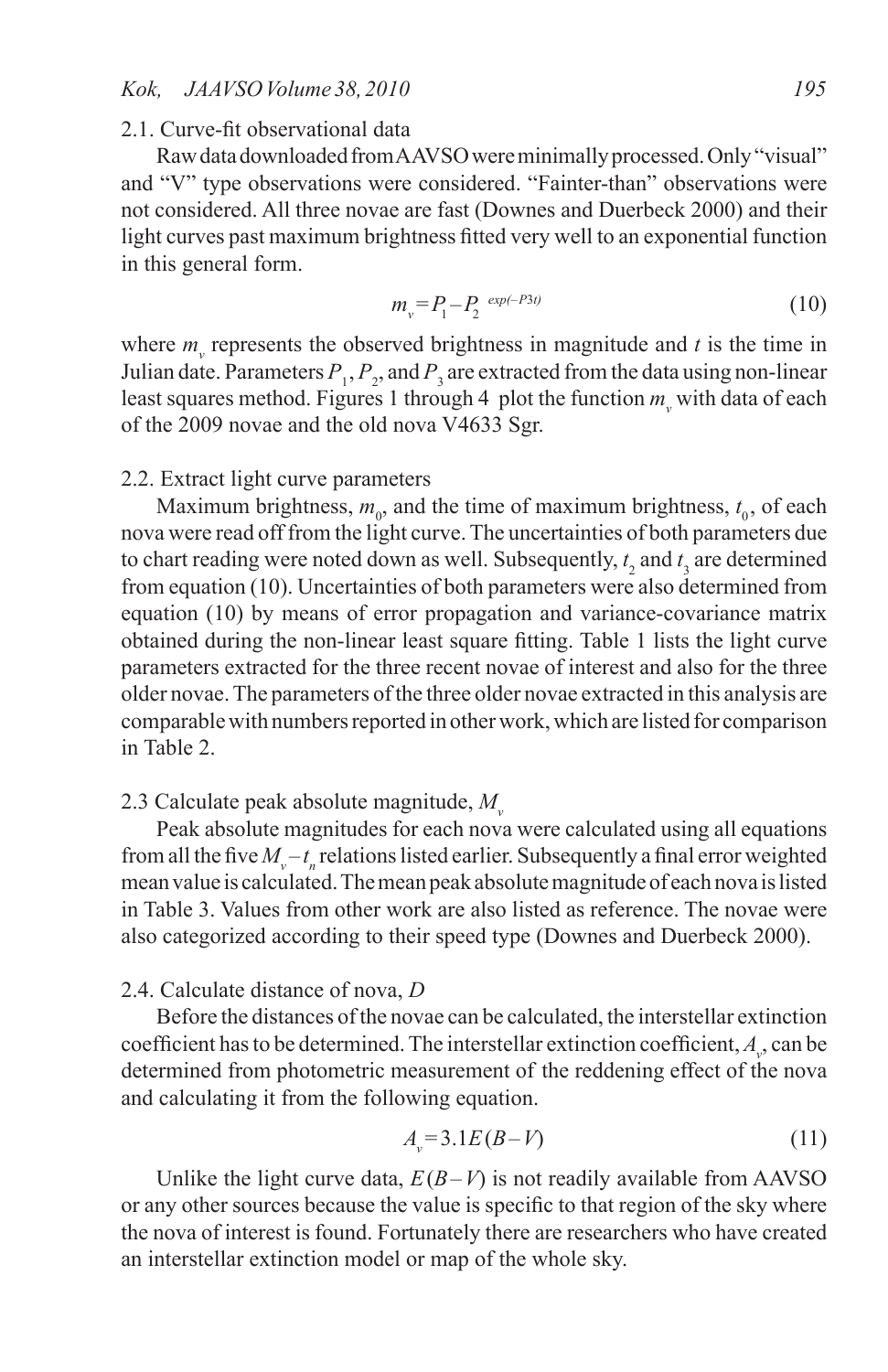A map by Schlegel *et al.* (1998) gives estimates of the maximum extinction on the line of sight in units of  $E(B-V)$  or  $A<sub>v</sub>$ . The map is presented in electronic form and is accessible from:

http://nedwww.ipac.caltech.edu/forms/calculator.html.

Application of the extinction value into the distance, *D*, equation is straightforward.

Another model considered is the work by Arenou *et al.* (1992) which gives a tridimensional mathematical model of the interstellar extinction. The extinction is modeled as a function of galactic longitude, latitude, and distance from the Sun. In general, the mathematical model is a mixture of quadratic and linear relation with distance.

$$
A_{\nu}(r, l, b) = \begin{cases} \alpha(l, b)r + \beta(l, b)r^2, & r \leq r_0 \\ \alpha(r_0, l, b) + \gamma(l, b)(r - r_0), & r > r_0 \end{cases}
$$
(12)

where *r* is the distance of object, *l*, *b* are galactic coordinates,  $\alpha$ ,  $\beta$ , and  $\gamma$  are coordinate-dependent constants. Since the extinction value is dependent on the distance of the object, the distance of nova, *D*, is solved numerically.

# **3. Discussion**

There is a big variation in distance due to the values of *A*<sub>*x*</sub> used. A better estimate of distance can be obtained only if one measures the  $E(B-V)$  of the nova. This is especially true for the case of V2672 Oph. The *E*(*B*–*V*) of V2672 Oph was reported to be +1.6 (Kato 2009), or  $A_{av} \sim 4.96$ . This gives an estimate of distance of  $9.4 \pm 2.3$  kpc for V2672 Oph, which is closer to the number obtained with Schlegel *et al.* (1998) in Table 4. The range of distance estimated for V1213 Cen is large as well. It is difficult to narrow down the estimate without any  $E(B-V)$  measurement. On the other hand, the distance estimate for V5583 Sgr is more meaningful. It is very likely that V5583 Sgr lies on the other side of the Galaxy since the distance of the Galactic center is  $\sim$ 8 kpc away from the Sun. At this distance, V5583 Sgr lies about 1.1–1.4 kpc above the Galactic plane. This is not unlikely, as it has been found that the distribution of fast novae exists beyond 1 kpc above the Galactic plane (Burlak 2008). Bulge novae are likely to belong to a spectroscopic class type of Fe II (Della Valle and Livio 1998) while novae that lie near the Galactic disk, like V1213 Cen and V2672 Oph, belong to the He/N class. Table 5 lists the height of the three recent novae with respect to the Galactic plane.

Another interesting observation from V2672 Oph is the mass of the white dwarf that is responsible for the nova. If the peak absolute magnitude in *V* band is assumed to be approximately equal to its magnitude in *B* band and according to the mass – magnitude relation below (Livio 1992), it is interesting to note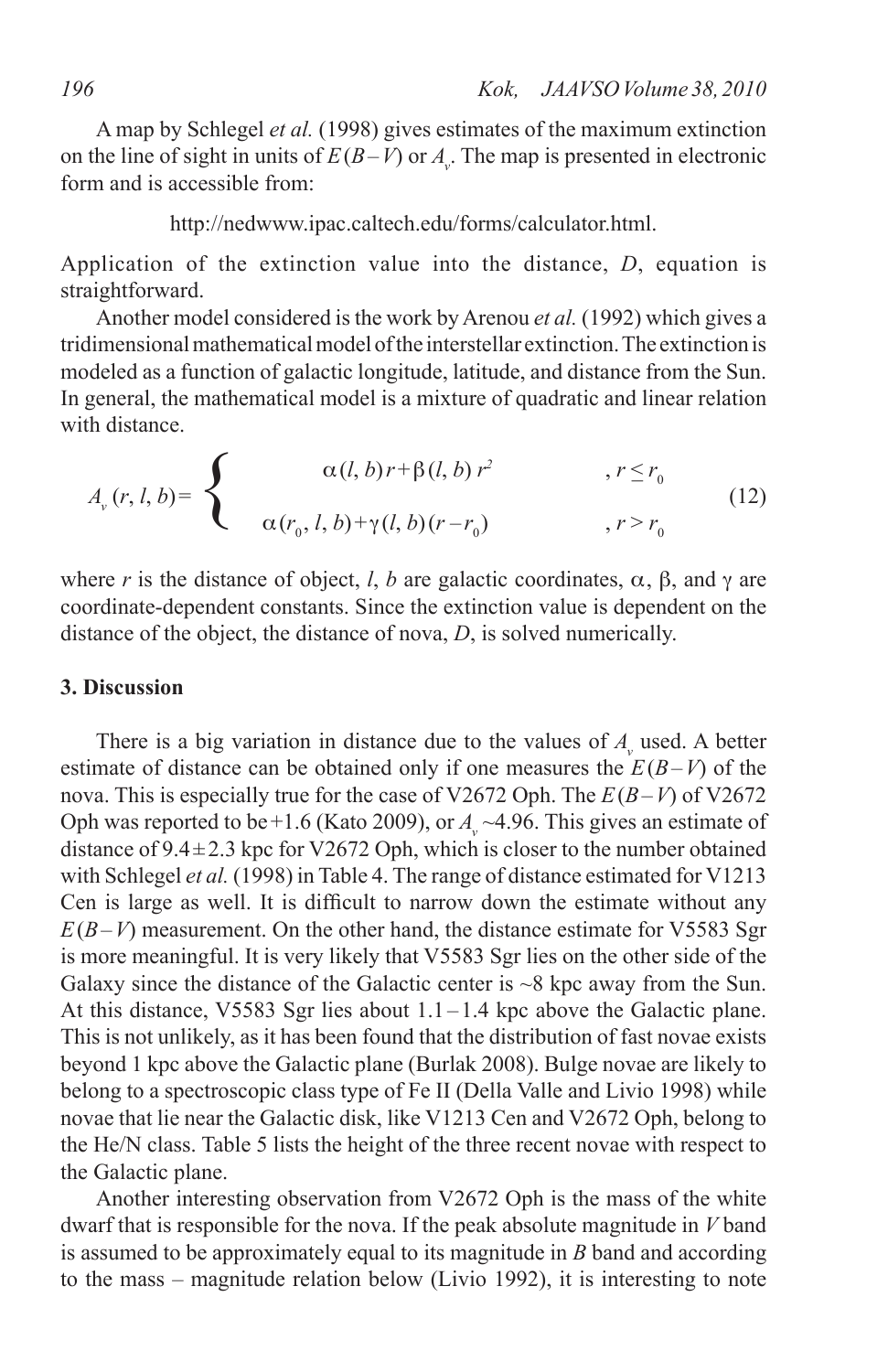that the mass of white dwarf of V2672 Oph (at $\sim$ 1.38 solar mass) is very close to the Chandrasekhar limit. The Chandrasekhar limit sets the theoretical maximum mass of a white dwarf to  $\sim$ 1.4 solar masses.

$$
M_B^{max} \sim M_{\nu}^{max} = -8.3 - 10.0 \log \left( \frac{M_{WD}}{M_{\odot}} \right) \tag{13}
$$

# **4. Conclusions**

Absolute magnitudes and distances of three recent novae were found to a good degree of confidence by exploiting the relationship between maximum magnitude and rate of decline of classical novae and published papers on older novae. All three recent novae are fast with recent two likely to be located on the other side of the Galaxy.

#### **5. Acknowledgement**

The author would like express his gratitude to Alan Plummer, Stan Walker, and Thomas Richards from Variable Stars South for their encouragement in publishing this work.

#### **References**

Arenou, F., Grenon, M., and Gomez, A. 1992, *Astron. Astrophys.*, **258**, 104.

Burlak, M. A. 2008, *Astron. Lett.*, **34**, 468.

Cohen, J. G. 1985, *Astrophys. J.*, **292**, 90.

Della Valle, M., and Livio, M. 1995, *Astrophys. J.*, **452**, 704.

Della Valle, M., and Livio, M. 1998, *Astrophys. J.*, **506**, 818.

Downes, R. A., and Duerbeck, H. W. 2000, *Astron. J., 12***0**, 2007.

Ikeda, Y., Kawabata, K. S., and Akitaya, H. 2000, *Astron. Astrophys.*, **355**, 256.

Kato, T. 2009, vsnet-alert No. 11399.

Lipkin, Y., Leibowitz, E., Retter, A., and Shemmer, O. 2001, *Mon. Not. Roy. Astron. Soc.*, **328**, 1169.

Livio, M. 1992, *Astrophys. J.*, **393**, 516.

Orio, M., Balman, S., Della Valle, M., Gallagher, J., and Oegelman, H. 1996, *Astrophys. J.*, **466**, 410.

Poggiani, R. 2009, *Astron. Nachr.*, **330**, 77.

Schlegel, D. J., Finkbeiner, D. P., and Davis, M. 1998, *Astrophys. J.*, **500**, 525.

Schmidt, T. 1957, *Z. Astrophys.*, **41**, 182.

Tomov, T., *et al.* 2007, *Inf. Bull. Var. Stars*, No. 5779, 1.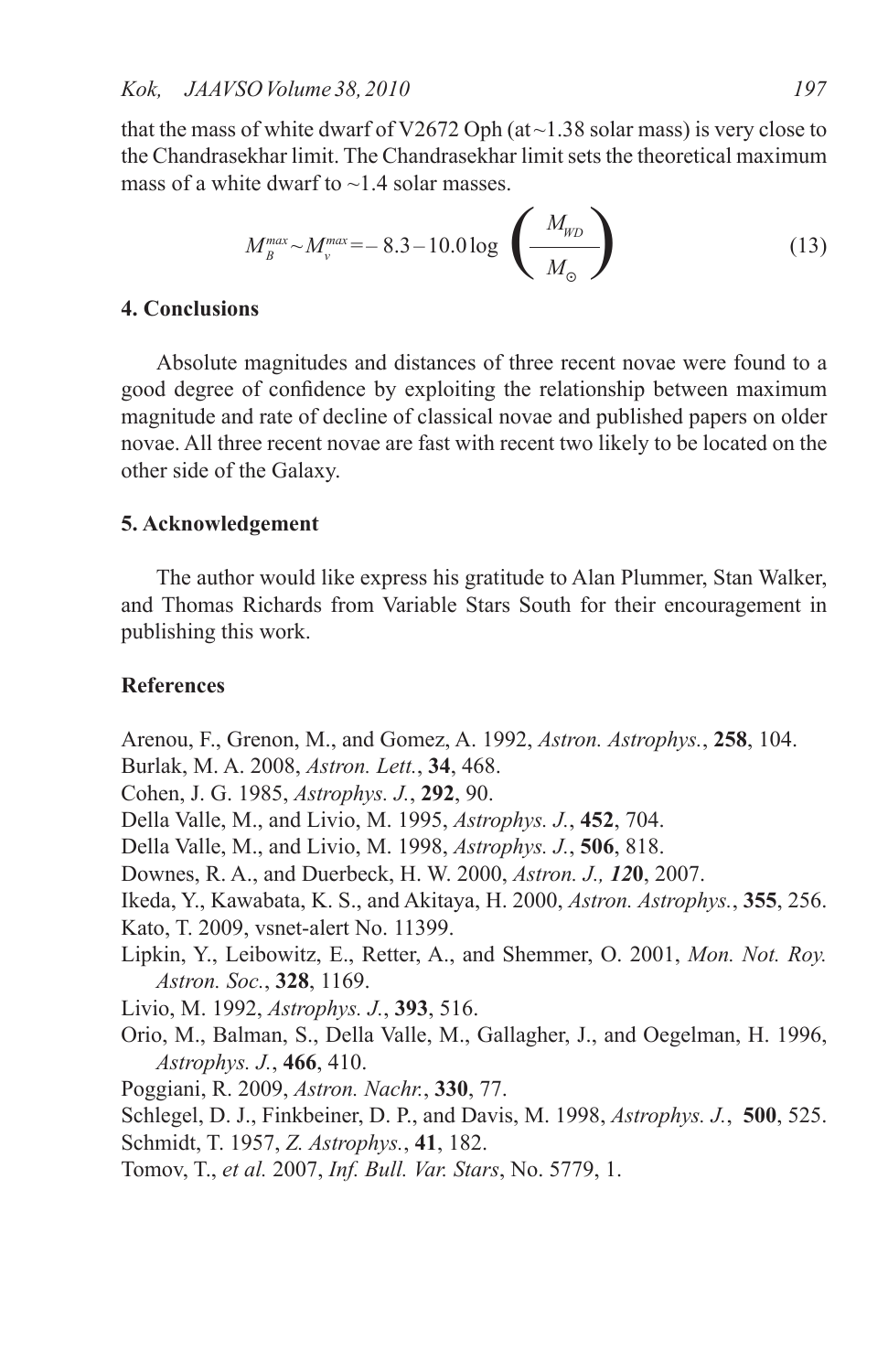| Nova      | $m_{\scriptscriptstyle n}$ |               | l <sub>2</sub> |                 |
|-----------|----------------------------|---------------|----------------|-----------------|
| V351 Pup  | $6.4 \pm 0.5$              | $0.0 \pm 0.5$ | $11.1 \pm 5.5$ | $27.2 \pm 12.5$ |
| V4633 Sgr | $7.6 \pm 0.3$              | $0.0 \pm 0.5$ | $19.5 \pm 4.7$ | $42.9 \pm 11.2$ |
| V2467 Cyg | $7.4 \pm 0.5$              | $0.0 \pm 0.5$ | $9.0 \pm 3.6$  | $17.8 \pm 5.6$  |
| V1213 Cen | $8.2 \pm 0.5$              | $0.0 \pm 0.5$ | $6.6 \pm 2.8$  | $15.3 \pm 8.0$  |
| V5583 Sgr | $7.0 \pm 0.3$              | $0.8 \pm 0.5$ | $4.5 \pm 1.2$  | $8.8 \pm 1.7$   |
| V2672 Oph | $10.0 \pm 0.5$             | $0.0 \pm 0.5$ | $1.0 \pm 0.7$  | $2.0 \pm 0.7$   |

Table 1. Light curve parameters of novae.

Table 2. Comparison between parameters extracted  $(c)$  from curve fit and reported (*r*) by others.

| Nova | $t_2(c)$ | $t_{\gamma}(r)$ | t,(c)                                                          | $t_{\gamma}(r)$ | Reference                                                                           |
|------|----------|-----------------|----------------------------------------------------------------|-----------------|-------------------------------------------------------------------------------------|
|      |          |                 | V351 Pup $11.1 \pm 5.5$ 10 $27.2 \pm 12.5$                     | 26              | Downes and                                                                          |
|      |          |                 |                                                                |                 | Duerbeck $(2000)$                                                                   |
|      |          |                 | V4633 Sgr $19.5 \pm 4.7$ $19 \pm 3$ $42.9 \pm 11.2$ $42 \pm 5$ |                 | Lipkin <i>et al.</i> (2001)                                                         |
|      |          |                 |                                                                |                 | V2467 Sgr $9.0 \pm 3.6$ 7.6 $\pm 3.0$ 17.8 $\pm 5.6$ 14.6 $\pm 3.5$ Poggiani (2009) |

Table 3. Calculated (c) and cited (r) peak absolute magnitude of recent and older novae.

| Nova                                                          | Type                                 | $M_c(c)$                                                                               | M(r)                             | Reference                               |
|---------------------------------------------------------------|--------------------------------------|----------------------------------------------------------------------------------------|----------------------------------|-----------------------------------------|
| $V351$ Pup                                                    | fast                                 | $-8.5 \pm 0.3$                                                                         | $-8.0 \pm 0.4$                   | Downes and<br>Duerbeck (2000)           |
| V4633 Sgr<br>V2467 Sgr<br>V1213 Cen<br>V5583 Sgr<br>V2672 Oph | slow<br>fast<br>fast<br>fast<br>fast | $-7.7 \pm 0.3$<br>$-8.8 \pm 0.2$<br>$-9.1 \pm 0.1$<br>$-9.3 \pm 0.1$<br>$-9.8 \pm 0.1$ | $-7.7 \pm 0.5$<br>$-8.8 \pm 0.3$ | Lipkin et al. (2001)<br>Poggiani (2009) |
|                                                               |                                      |                                                                                        |                                  |                                         |

Table 4. Distances of novae in kpc.

| Nova                                              | $A_n(1)$ $D(1)$ $A_n(2)$ $D(2)$ $D(r)$ |  | Reference                                                                                   |
|---------------------------------------------------|----------------------------------------|--|---------------------------------------------------------------------------------------------|
|                                                   |                                        |  | V351 Pup $4.20$ $1.4 \pm 0.4$ $1.46$ $4.9 \pm 1.3$ $4.7 \pm 0.6$ Orio <i>et al.</i> (1996)  |
|                                                   |                                        |  | V4633 Sgr $1.30 \t 6.3 \pm 1.2 \t 0.71 \t 8.3 \pm 1.6 \t 2 - 10$ Ikeda <i>et al.</i> (2000) |
|                                                   |                                        |  | V2467 Sgr 20.24 $0.0 \pm 0.0$ 2.00 $7.0 \pm 1.7$ 1.5 - 4 Tomov et al. (2007)                |
| V1213 Cen 6.72 $1.3 \pm 0.3$ 1.89 $12 \pm 3$      |                                        |  |                                                                                             |
| V5583 Sgr $1.29$ $9.9 \pm 1.5$ $0.76$ $13 \pm 2$  |                                        |  |                                                                                             |
| V2672 Oph $5.02$ $9.2 \pm 2.2$ $1.69$ $42 \pm 10$ |                                        |  |                                                                                             |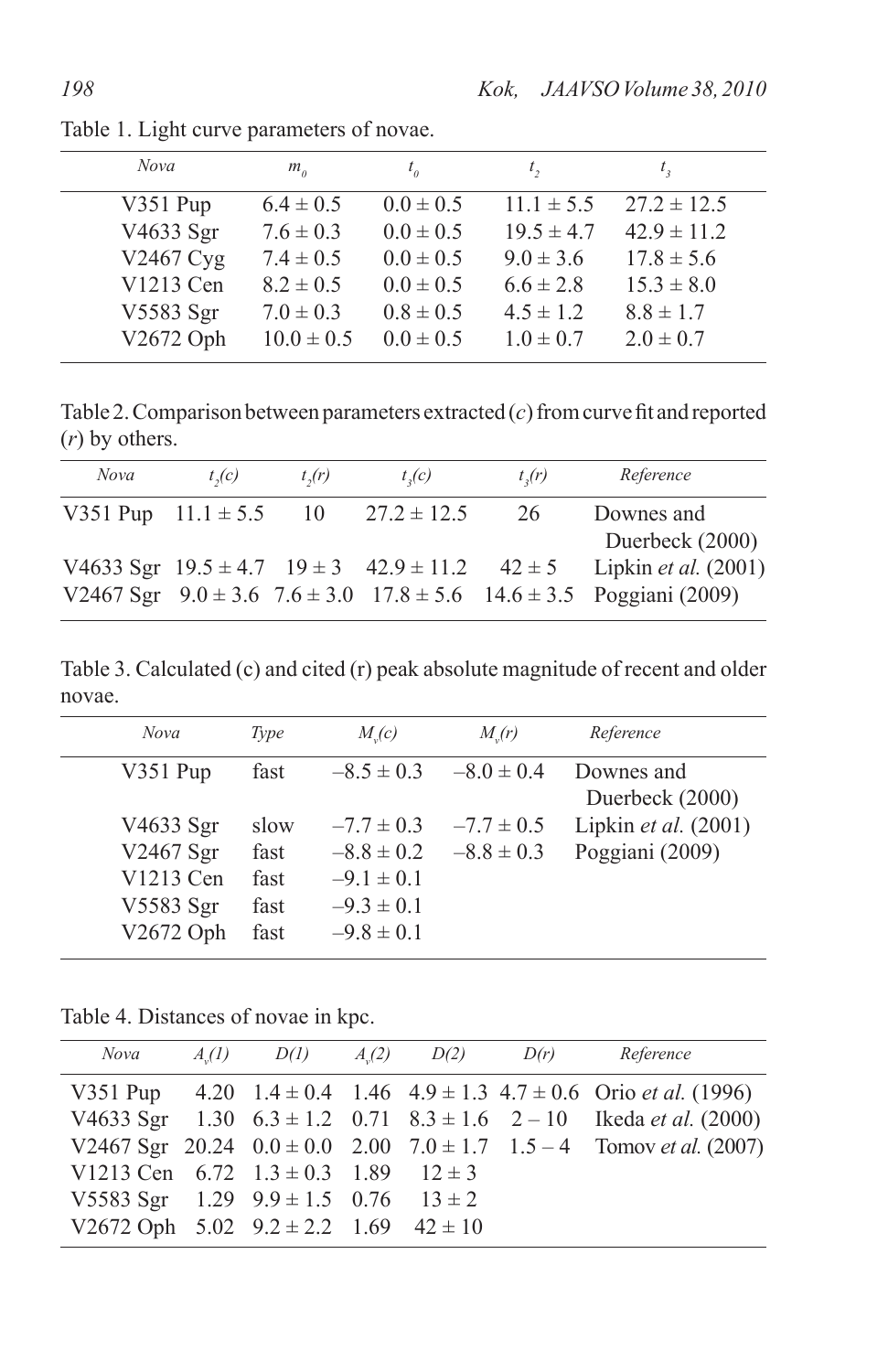| Nova                   | Type          | b               | z(l)                             | z(2)                           |  |
|------------------------|---------------|-----------------|----------------------------------|--------------------------------|--|
| V1213 Cen<br>V5583 Sgr | disk<br>bulge | $-14$<br>$-6.4$ | $0.03 \pm 0.01$<br>$1.1 \pm 0.2$ | $0.3 \pm 0.1$<br>$1.4 \pm 0.2$ |  |
| $V2672$ Oph            | disk          | 2.5             | $0.4 \pm 0.1$                    | $1.9 \pm 0.5$                  |  |

Table 5. Heights of novae, z (in kpc), above the Galactic plane.



Figure 1. Light curve of V1213 Cen. Dashed line shows the fit of function  $m_{v}$ .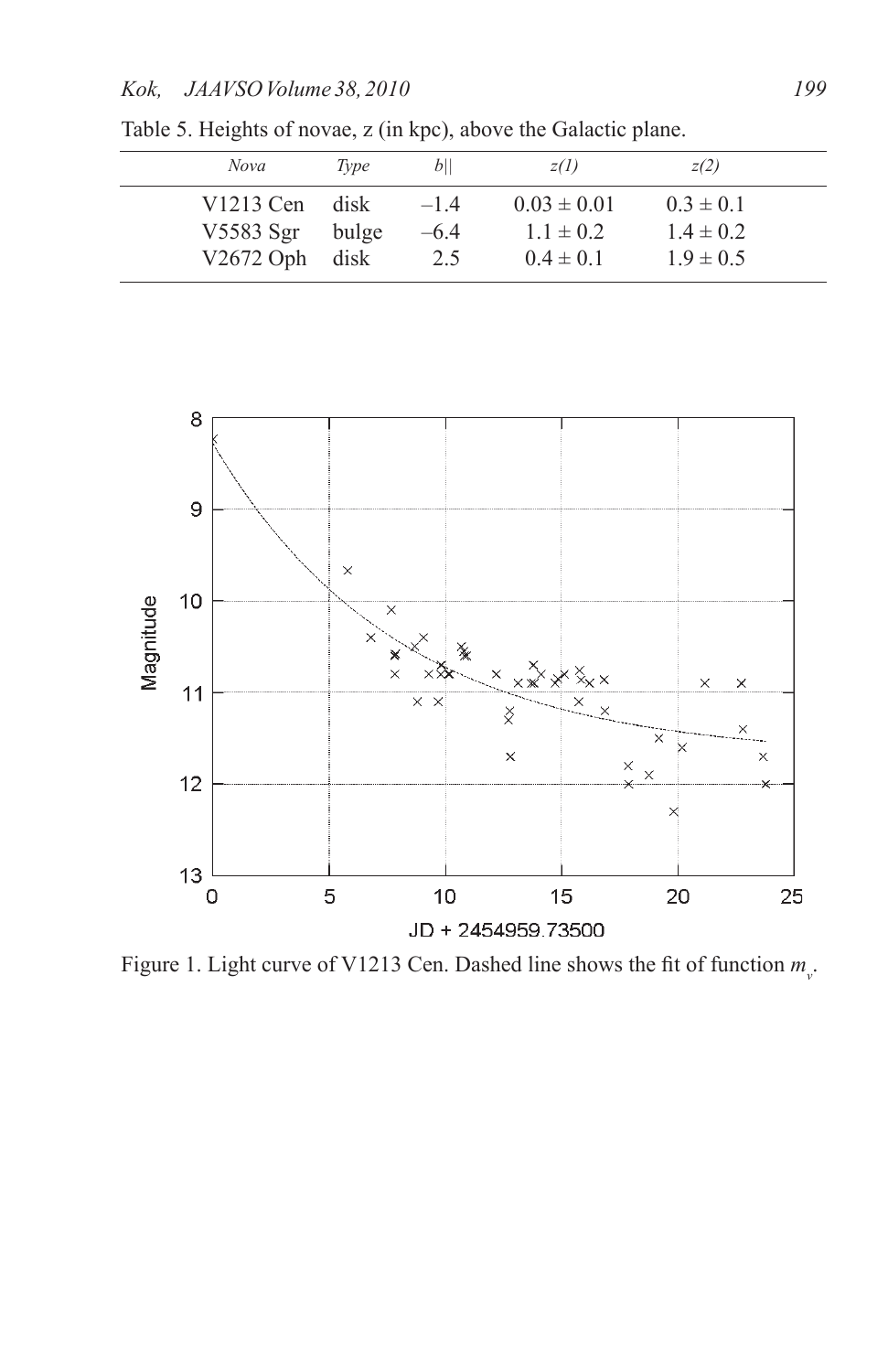

Figure 2. Light curve of V5583 Sgr. Dashed line shows the fit of function  $m_{v}$ .



Figure 3. Light curve of V2672 Oph. Dashed line shows the fit of function  $m_{v}$ .